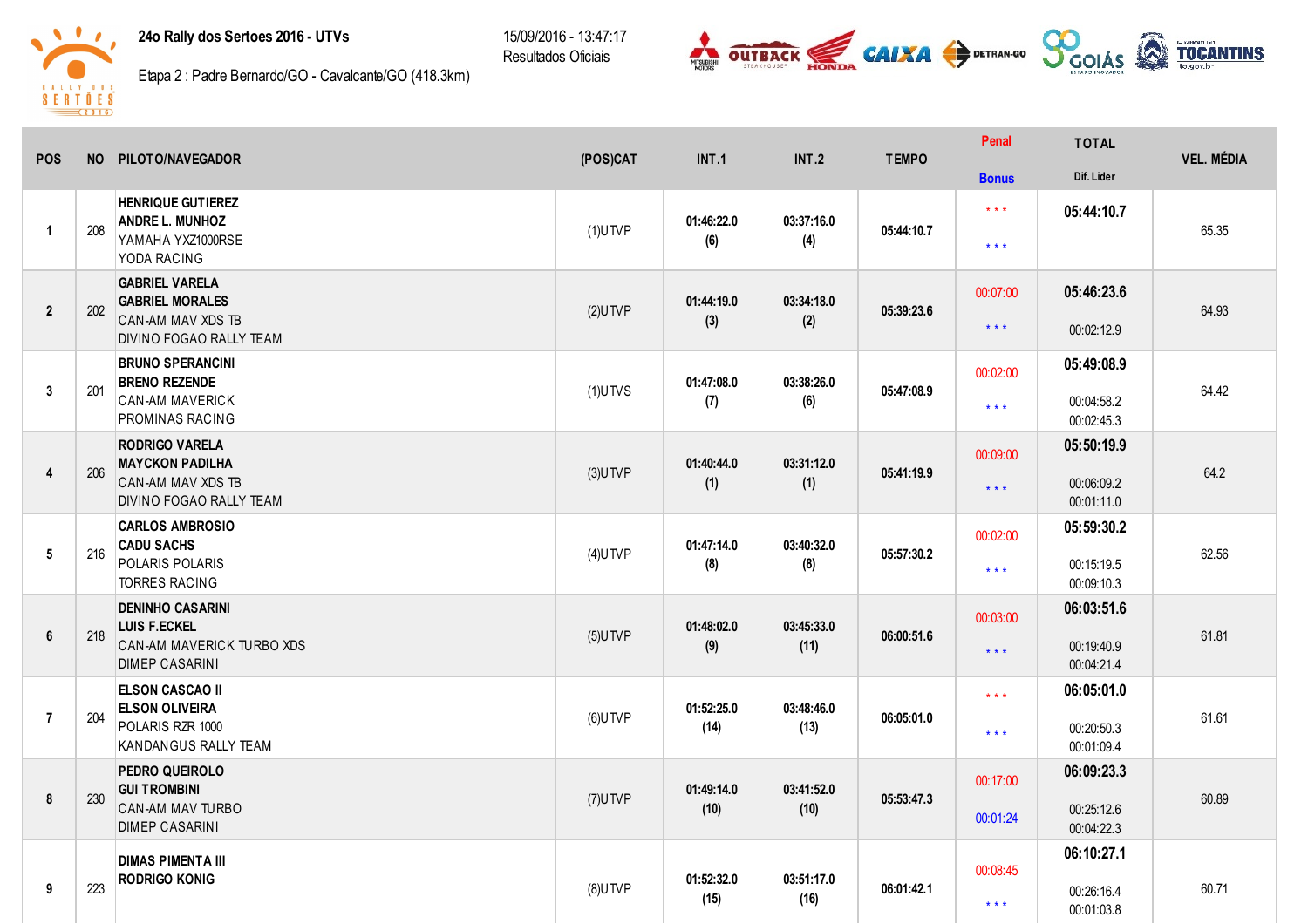|    |     | CAN-AM CAN-AM<br><b>DIMEP CASARINI</b>                                                                    |             |                    |                    |            |                                                    |                                        |       |
|----|-----|-----------------------------------------------------------------------------------------------------------|-------------|--------------------|--------------------|------------|----------------------------------------------------|----------------------------------------|-------|
| 10 | 212 | <b>DENISIO NASCIMENTO</b><br><b>EMILIO ROCKENBACH</b><br>POLARIS UTV<br>BOMPACK                           | $(2)$ UTVS  | 01:55:38.0<br>(19) | 03:50:47.0<br>(15) | 06:04:16.2 | 00:07:00<br>$\star$ $\star$ $\star$                | 06:11:16.2<br>00:27:05.5<br>00:00:49.1 | 60.58 |
| 11 | 210 | <b>LEANDRO TORRES</b><br><b>LOURIVAL ROLDAN</b><br>UTV XT+ PROTO<br><b>TORRES RACING</b>                  | $(9)$ UTVP  | 01:53:50.0<br>(18) | 03:52:17.0<br>(17) | 06:14:48.3 | 00:04:00<br>$\star$ $\star$ $\star$                | 06:18:48.3<br>00:34:37.6<br>00:07:32.1 | 59.37 |
| 12 | 213 | <b>G. LAPERTOSA</b><br><b>FABIO ZELLER</b><br>POLARIS XP-1000<br>YODA RACING                              | $(3)$ UTVS  | 01:50:51.0<br>(13) | 03:47:17.0<br>(12) | 06:09:59.0 | 00:09:00<br>$***$                                  | 06:18:59.0<br>00:34:48.3<br>00:00:10.7 | 59.34 |
| 13 | 231 | <b>ENRICO A.ALMEIDA</b><br><b>ALVARO A.ALMEIDA</b><br>CAN-AM MAV 1000 TB<br><b>BIKE BOX RACING</b>        | $(10)$ UTVP | 01:49:30.0<br>(11) | 03:41:05.0<br>(9)  | 05:51:44.9 | 00:31:00<br>$* * *$                                | 06:22:44.9<br>00:38:34.2<br>00:03:45.9 | 58.76 |
| 14 | 229 | <b>GABRIEL CESTARI</b><br><b>RONALD LEIS</b><br>POLARIS RZR TURBO<br>GHIA INVESTIMENTOS / BRASIL OFF-ROAD | $(11)$ UTVP | 01:56:29.0<br>(20) | 03:59:08.0<br>(19) | 06:22:04.0 | 00:08:00<br>$***$                                  | 06:30:04.0<br>00:45:53.3<br>00:07:19.1 | 57.66 |
| 15 | 224 | <b>ERLEY AYALA</b><br><b>IDALI BOSSE</b><br>POLARIS RZR XP1000<br><b>BRASIL OFF ROAD</b>                  | $(4)$ UTVS  | 01:53:06.0<br>(16) | 03:49:22.0<br>(14) | 06:31:40.4 | $\star$ $\star$ $\star$<br>$\star$ $\star$ $\star$ | 06:31:40.4<br>00:47:29.7<br>00:01:36.4 | 57.42 |
| 16 | 205 | <b>VINICIUS B.MOTA</b><br><b>RAFAEL C.SHIMUK</b><br>CAN-AM MAV STD TB<br>EQUIPE QUADRIJET-VILUMA RACING   | $(12)$ UTVP | 01:53:46.0<br>(17) | 04:14:17.0<br>(21) | 06:31:09.3 | 00:08:00<br>$* * *$                                | 06:39:09.3<br>00:54:58.6<br>00:07:28.9 | 56.35 |
| 17 | 215 | <b>VINICIUS DA SILVA</b><br><b>RAFAEL ARENA</b><br>CAM-AN MAV TURBO<br>RADIAL RALLY TEAM                  | $(13)$ UTVP | 02:07:25.0<br>(23) | 04:38:09.0<br>(23) | 07:14:18.9 | 00:14:00<br>$* * *$                                | 07:28:18.9<br>01:44:08.2<br>00:49:09.6 | 50.17 |
| 18 | 228 | <b>RODRIGO FAIAD</b><br><b>ROBERTO M.DA SILVA</b><br>POLARIS RZR 900<br><b>CUPIM DE ACO 4X4</b>           | $(5)$ UTVS  | 02:26:02.0<br>(25) | 04:48:38.0<br>(24) | 07:40:30.4 | 00:04:00<br>00:10:53                               | 07:33:37.4<br>01:49:26.7<br>00:05:18.5 | 49.58 |
| 19 | 203 | <b>BRUNO VARELA</b><br>JOAO H.F.ARENA<br>POLARIS RZR<br>DIVINO FOGAO RALLY TEAM                           | $(6)$ UTVS  | $***$              | $***$              | 07:30:00.0 | 00:30:00<br>$\star$ $\star$ $\star$                | 08:00:00.0<br>02:15:49.3<br>00:26:22.6 | 46.85 |
|    |     |                                                                                                           |             |                    |                    |            | 00:40:00                                           | 08:10:00.0                             |       |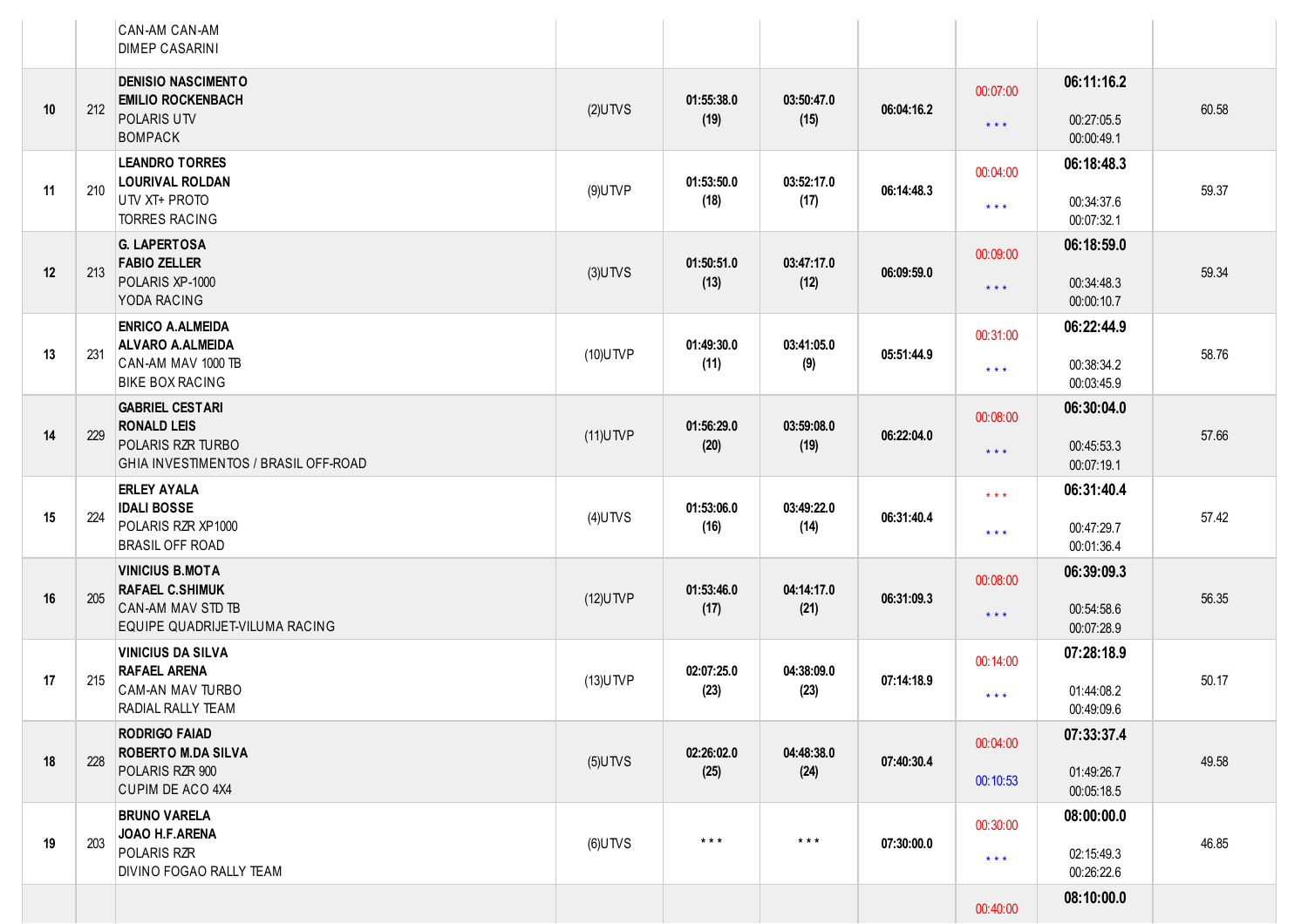| 20 | 225 | <b>CRISTIANO BATISTA</b><br><b>ROBLEDO NICOLETTI</b><br>POLARIS RXP1000TB<br>TRANS MAQUINAS RACING  | $(14)$ UTVP | 01:45:25.0<br>(4)  | 03:35:04.0<br>(3)       | 07:30:00.0 | $***$                               | 02:25:49.3<br>00:10:00.0               | 45.9  |
|----|-----|-----------------------------------------------------------------------------------------------------|-------------|--------------------|-------------------------|------------|-------------------------------------|----------------------------------------|-------|
| 21 | 221 | <b>DENER PIRES</b><br><b>BERNANRDO BONJEAN</b><br>POLARIS RZR-1000<br>PODIUM RACING                 | $(7)$ UTVS  | 02:11:06.0<br>(24) | 04:29:56.0<br>(22)      | 07:30:00.0 | 00:59:24<br>$\star$ $\star$ $\star$ | 08:29:24.0<br>02:45:13.3<br>00:19:24.0 | 44.15 |
| 22 | 233 | <b>OSMAN G.DIDI</b><br><b>ALEXANDRE BRANCO</b><br><b>CAN-AM MAVERICK</b><br><b>LOGMIX</b>           | $(8)$ UTVS  | 03:17:53.0<br>(26) | 05:27:04.0<br>(25)      | 07:30:00.0 | 01:03:00<br>00:02:09                | 08:30:51.0<br>02:46:40.3<br>00:01:27.0 | 44.03 |
| 23 | 207 | <b>JORGE SAWAYA</b><br><b>DANIEL SPOLIDORIO</b><br>CAN-AM MAV XDS<br>S2 RALLY                       | $(15)$ UTVP | 02:01:46.0<br>(22) | 04:01:04.0<br>(20)      | 07:30:00.0 | 01:05:00<br>00:01:16                | 08:33:44.0<br>02:49:33.3<br>00:02:53.0 | 43.78 |
| 24 | 219 | <b>DALGER JUNQUEIRA</b><br><b>MARCELO J.D. SOUSA</b><br>POLARIS RZR1000<br><b>CUPIM DE ACO 4X4</b>  | $(9)$ UTVS  | 01:57:11.0<br>(21) | 03:54:41.0<br>(18)      | 07:30:00.0 | 01:20:27<br>00:02:14                | 08:48:13.0<br>03:04:02.3<br>00:14:29.0 | 42.58 |
| 25 | 214 | <b>MARCELO GASTALDI</b><br><b>BRENO R. FERREIRA</b><br>POLARIS 1000TURBO<br><b>NOVA ERA DIHALLY</b> | $(16)$ UTVP | 01:43:09.0<br>(2)  | 03:37:52.0<br>(5)       | 07:30:00.0 | 02:30:00<br>00:01:07                | 09:58:53.0<br>04:14:42.3<br>01:10:40.0 | 37.55 |
| 26 | 222 | <b>DANIEL COSTA</b><br><b>FLAVIO BISI</b><br>POLARIS RZR XP<br>YODA RACING                          | $(10)$ UTVS | 01:46:03.0<br>(5)  | 03:40:03.0<br>(7)       | 07:30:00.0 | 02:55:00<br>$\star$ $\star$ $\star$ | 10:25:00.0<br>04:40:49.3<br>00:26:07.0 | 35.98 |
| 27 | 217 | <b>ERIK DONATTO</b><br><b>SERGIO AVALLONE</b><br>POLARIS RZR1000<br>CABANHA SANTA HELENA/ OFFTECH   | $(11)$ UTVS | 01:49:47.0<br>(12) | $***$                   | 07:30:00.0 | 04:27:00<br>$\star$ $\star$ $\star$ | 11:57:00.0<br>06:12:49.3<br>01:32:00.0 | 31.37 |
| 28 | 209 | <b>ADRIANO BENVENUTI</b><br><b>RICARDO DA ROCHA</b><br>POLARIS RZR XP 1000<br>TECNOMOTOS RALLY TEAM | $(12)$ UTVS | $***$              | $***$                   | 07:30:00.0 | 06:14:00<br>$\star$ $\star$ $\star$ | 13:44:00.0<br>07:59:49.3<br>01:47:00.0 | 27.29 |
| 29 | 211 | EUCLIDES BENVENUTI<br><b>MARCOS PANSTEIN</b><br>POLARIS XP 1000<br><b>BENVETEX RACING</b>           | $(13)$ UTVS | $***$              | $\star$ $\star$ $\star$ | 07:30:00.0 | 07:57:00<br>$\star$ $\star$ $\star$ | 15:27:00.0<br>09:42:49.3<br>01:43:00.0 | 24.26 |
| 30 | 232 | <b>EDU PIANO</b><br><b>SOLON MENDES</b><br>CAN-AM MAV XDS<br><b>TERRITORIO MOTORSPORT</b>           | $(17)$ UTVP | $***$              | $\star$ $\star$ $\star$ | 07:30:00.0 | 08:05:00<br>$\star$ $\star$ $\star$ | 15:35:00.0<br>09:50:49.3<br>00:08:00.0 | 24.05 |